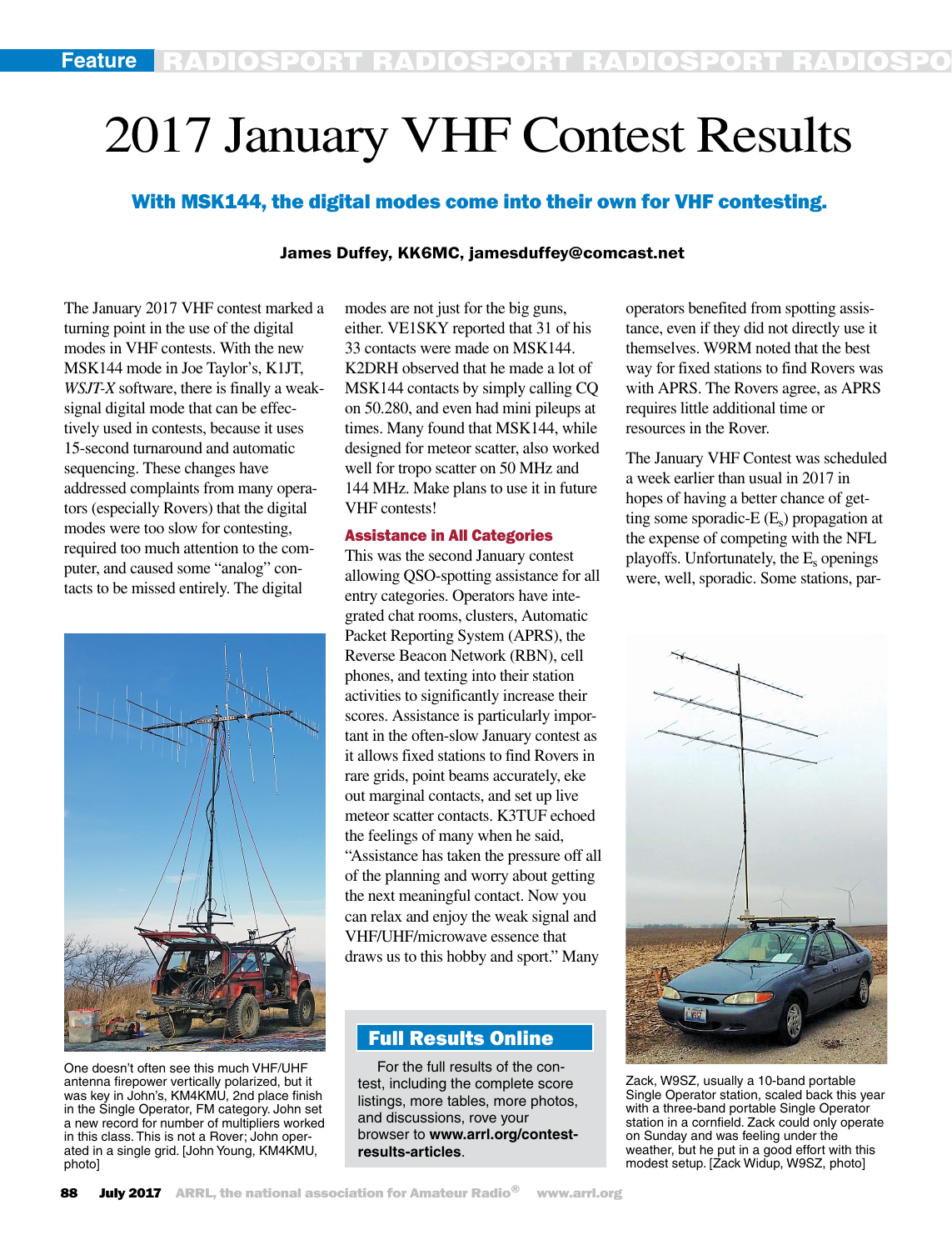## Division Winners

٦

RADIOSPORT RADIOSPORT RADIOSPORT RADIOSPORT

| <b>Classic Rover</b>                                                                                                                                                                                                                                                             |                                                                                                                                                                                               |                                                                                                                                                               |
|----------------------------------------------------------------------------------------------------------------------------------------------------------------------------------------------------------------------------------------------------------------------------------|-----------------------------------------------------------------------------------------------------------------------------------------------------------------------------------------------|---------------------------------------------------------------------------------------------------------------------------------------------------------------|
| <b>Atlantic</b><br>Central<br>Dakota<br>Delta<br>Midwest                                                                                                                                                                                                                         | K1DS/R<br>KA9VVQ/R<br>KCØP/R<br>AG4V/R<br>NØLL/R                                                                                                                                              | 74,889<br>17,215<br>4,060<br>13,320<br>56                                                                                                                     |
| Pacific<br>Rocky Mountain<br>Southeastern<br>Southwestern<br>Canada                                                                                                                                                                                                              | N6JET/R<br>W7QQ/R<br>K4SME/R<br>WA8WZG/R<br>VE3OIL/R                                                                                                                                          | 5,829<br>9,135<br>21,645<br>4,450<br>35,651                                                                                                                   |
| <b>Limited Rover</b><br><b>Atlantic</b><br>Central<br><b>Dakota</b><br><b>Delta</b><br>Hudson<br>New England<br>Northwestern<br>Pacific<br>Roanoke<br>Southwestern<br>West Gulf<br>Canada                                                                                        | N8KH/R<br>W9YOY/R<br>KEØFMX/R<br>W5VY/R<br>K2EZ/R<br>KC1EYG/R<br>KE7MSU/R<br>N9DK/R<br>K <sub>2</sub> J <sub>B</sub> /R<br>K6LMN/R<br>KA5D/R<br>VE2NCG/R                                      | 6,216<br>6,975<br>552<br>1,768<br>50,625<br>6,453<br>3,740<br>2,552<br>3,625<br>714<br>4,760<br>189                                                           |
| <b>Unlimited Rover</b><br><b>Atlantic</b><br>Delta<br><b>West Gulf</b><br>Canada                                                                                                                                                                                                 | N2SLN/R<br>WD5DJW/R<br>NØLD/R<br>VE7AFZ/R                                                                                                                                                     | 22,704<br>576<br>5,776<br>1,080                                                                                                                               |
| Single Operator, High Power<br><b>Atlantic</b><br>Central<br><b>Dakota</b><br><b>Delta</b><br><b>Great Lakes</b><br>Hudson<br>Midwest<br>New England<br>Northwestern<br>Pacific<br>Roanoke<br>Rocky Mountain<br>Southeastern<br>Southwestern<br><b>West Gulf</b><br>Canada<br>DX | K <sub>1</sub> RZ<br>WØUC<br>WØGHZ<br>W5ZN<br>K8TQK<br>W2KV<br><b>KFØM</b><br>K1TEO<br>K7YDL<br>WA6OSX<br>W3IP<br>WB2FKO<br><b>KØVXM</b><br>KC6SEH<br>W5LUA<br>VE3ZV<br>XE2JS                 | 196,185<br>51,253<br>3,774<br>81,954<br>28,140<br>25,830<br>6,069<br>327,124<br>4,998<br>3,680<br>68,139<br>7,245<br>21,390<br>1,674<br>9,064<br>38,016<br>25 |
| <b>Single Operator, Low Power</b><br>Atlantic<br>Central<br>Dakota<br>Delta<br><b>Great Lakes</b><br>Hudson<br>Midwest<br>New England<br>Northwestern<br>Pacific<br>Roanoke<br>Rocky Mountain<br>Southeastern<br>Southwestern<br><b>West Gulf</b><br>Canada<br><b>DX</b>         | <b>WA3NUF</b><br>K2DRH<br>WBØHHM<br>N4QWZ<br>K8CC<br>WB2JAY<br><b>KØCQ</b><br>AF1T<br>KEØCO<br>K <sub>2</sub> GMY<br>K4FJW<br>NJ7A<br>W <sub>4</sub> RAA<br>N6TCZ<br>K5TRA<br>VE3DS<br>XE2HWB | 89,675<br>123,606<br>2,727<br>27,642<br>14,365<br>31,815<br>285<br>71,145<br>2,831<br>8,840<br>1,940<br>1,377<br>3,696<br>630<br>3,096<br>13,213<br>90        |

| <b>Single Operator, Portable</b><br><b>Atlantic</b> | WX3P                                  | 1,170                          |  |  |  |  |
|-----------------------------------------------------|---------------------------------------|--------------------------------|--|--|--|--|
| Central<br>Hudson<br><b>Midwest</b>                 | W9SZ<br>WB2AMU<br><b>NØJK</b>         | 493<br>1,296<br>35             |  |  |  |  |
| Northwestern<br>Roanoke                             | W4DVE<br>KB4IRR                       | 1,110<br>$\overline{4}$<br>168 |  |  |  |  |
| Rocky Mountain<br>Southwestern<br>Canada            | KØNR<br>WA7JTM<br>VE3EG               | 1,152<br>1,386                 |  |  |  |  |
| <b>Single Operator, Three Band</b>                  |                                       |                                |  |  |  |  |
| <b>Atlantic</b>                                     | N3BBI                                 | 9,042                          |  |  |  |  |
| Central<br>Dakota                                   | KO9A<br>WØZF                          | 19,602<br>162                  |  |  |  |  |
| <b>Great Lakes</b><br>Hudson                        | KE8EWI<br>KA2BPP                      | 435<br>1,342                   |  |  |  |  |
| Midwest                                             | <b>KØJQA</b>                          | 405                            |  |  |  |  |
| New England<br>Northwestern                         | W1DYJ<br><b>K7KAD</b>                 | 1,428<br>1,341                 |  |  |  |  |
| Pacific<br>Roanoke                                  | K6ERF<br>K5VIP                        | 1,463                          |  |  |  |  |
| Rocky Mountain                                      | K4UB                                  | 1,764<br>1,152                 |  |  |  |  |
| Southeastern<br>Southwestern                        | WA4GPM<br>N7IR                        | 1,976<br>708                   |  |  |  |  |
| <b>West Gulf</b>                                    | K5TXM                                 | 51                             |  |  |  |  |
| Canada                                              | VE3IQZ                                | 990                            |  |  |  |  |
| <b>Single Operator, FM Only</b>                     |                                       |                                |  |  |  |  |
| <b>Atlantic</b><br>Central                          | W2EV<br>KC9PCP                        | 6,292<br>567                   |  |  |  |  |
| Hudson<br>New England                               | W2DPT<br><b>KB1YSK</b>                | 130<br>210                     |  |  |  |  |
| Northwestern                                        | WA6PX                                 | 70                             |  |  |  |  |
| Pacific<br>Roanoke                                  | <b>W6KKO</b><br>KM4KMU                | 2,096<br>6,231                 |  |  |  |  |
| Rocky Mountain<br>Southeastern                      | KF5RCN<br>KE6GFI                      | 33<br>1                        |  |  |  |  |
| Southwestern                                        | NA6AA                                 | 84                             |  |  |  |  |
| West Gulf                                           | KO <sub>5</sub> OK<br>(NL7CO, op)     | 660                            |  |  |  |  |
| Canada                                              | VÀ2DG                                 | 60                             |  |  |  |  |
| <b>Limited Multioperator</b>                        |                                       |                                |  |  |  |  |
| <b>Atlantic</b><br>Central                          | K2LIM<br>W9RVG                        | 147,576<br>1,408               |  |  |  |  |
| Dakota<br>Delta                                     | WØVB<br>NE5BO                         | 3,280<br>800                   |  |  |  |  |
| Hudson                                              | N <sub>2</sub> NT                     |                                |  |  |  |  |
| New England<br>Northwestern                         | W1QK<br><b>KB7ME</b>                  | 127,650<br>17,738<br>3,480     |  |  |  |  |
| Southeastern<br><b>West Gulf</b>                    | WB4WXE<br>K5QE                        | 4,455                          |  |  |  |  |
| Canada                                              | CG6AO                                 | 61,766<br>324                  |  |  |  |  |
| <b>Unlimited Multioperator</b>                      |                                       |                                |  |  |  |  |
| <b>Atlantic</b>                                     | N3NGE                                 | 430,066                        |  |  |  |  |
| Central<br>Great Lakes                              | N <sub>2</sub> BJ<br>N8ZM             | 2,900<br>19,359                |  |  |  |  |
| Hudson<br>New England                               | NY2NY<br>KE1LI                        | 9,588<br>16,698                |  |  |  |  |
| Pacific                                             | WA6OIB                                |                                |  |  |  |  |
| Southeastern<br><b>West Gulf</b>                    | W4NH<br>K <sub>5</sub> T <sub>R</sub> | 7,452<br>11,842<br>19,344      |  |  |  |  |
| Canada                                              | <b>VA3ELE</b>                         | 57,886                         |  |  |  |  |
|                                                     |                                       |                                |  |  |  |  |

| <b>Top</b>                | <b>Ten by Category</b>       |                                        |                  |
|---------------------------|------------------------------|----------------------------------------|------------------|
| <b>Classic Rover</b>      |                              | Single Operator,                       |                  |
| K1DS/R                    | 74,889                       | Portable                               |                  |
| K2TER/R                   | 62,046                       | VE3EG                                  | 1,386            |
| NN3Q/R                    | 60,192                       | WB2AMU                                 | 1,296            |
| KF2MR/R                   | 56,236                       | WX3P                                   | 1,170            |
| VE3OIL/R                  | 35,651                       | WA7JTM                                 | 1,152<br>1,110   |
| W3ICC/R                   | 29,631                       | W4DVE                                  |                  |
| KØBAK/R                   | 25,431                       | W9SZ                                   | 493              |
| K4SME/R                   | 21,645                       | <b>KØNR</b>                            | 168              |
| W2HRY/R                   | 17,964                       | KQ2RP                                  | 108              |
| KA9VVQ/R                  | 17,215                       | K7JFD<br>NK <sub>1</sub> N             | 105<br>85        |
| <b>Limited Rover</b>      |                              |                                        |                  |
| K2EZ/R                    | 50,625                       | Single Operator,                       |                  |
| WB2SIH/R                  | 20,121<br>11,275<br>6,975    | <b>Three Band</b>                      |                  |
| N2DXT/R                   |                              | KO9A                                   | 19,602           |
| W9YOY/R<br>KC1EYG/R       |                              | N3BBI                                  | 9,042            |
|                           | 6,453                        | N3ALN                                  | 5,191            |
| N8KH/R                    | 6,216                        | WB2EOD                                 | 4,263<br>4,095   |
| KA5D/R                    | 4,760                        | KC2THQ                                 |                  |
| K9JK/R                    | 3,848<br>3,740               | KF <sub>2</sub> Y                      | 3,990            |
| <b>KE7MSU/R</b><br>K2JB/R | 3,625                        | NE2U<br>N <sub>2</sub> BEG             | 3,969<br>3,570   |
|                           |                              | N3MWQ                                  | 3,451            |
| <b>Unlimited Rover</b>    |                              | W3LL                                   | 3,400            |
| N2SLN/R                   | 22,704                       |                                        |                  |
| NØLD/R                    |                              | <b>Single Operator,</b>                |                  |
| KD5IKG/R                  | 5,776<br>4,370               | <b>FM Only</b>                         |                  |
| VE7AFZ/R                  | 1,080                        | W <sub>2</sub> EV                      | 6,292            |
| WD5DJW/R                  | 576                          | KM4KMU                                 | 6,231            |
|                           |                              | W6KKO                                  | 2,096            |
| <b>Single Operator,</b>   |                              | N <sub>2</sub> HJD                     | 2,086            |
| <b>High Power</b>         |                              | N <sub>2</sub> SCJ                     | 1,944            |
| K1TEO                     | 327,124                      | <b>KO<sub>5</sub>OK</b><br>(NL7CO, op) | 660              |
| K <sub>1</sub> RZ         | 196,185<br>154,980<br>92,232 | N9VM (N1VM, op)576                     |                  |
| <b>K3TUF</b>              |                              | KC9PCP                                 | 567              |
| K3IPM                     |                              | AF5Q                                   | 470              |
| W5ZN<br><b>W3IP</b>       | 81,954                       | WB9WOZ                                 | 301              |
| K1GX                      | 68,139<br>59,752             |                                        |                  |
| WA3DRC                    |                              | Limited                                |                  |
| WZ1V                      | 57,600<br>54,910             | <b>Multioperator</b>                   |                  |
| N3HBX                     | 51,514                       | K2LIM                                  | 147,576          |
|                           |                              | N <sub>2</sub> NT                      | 127,650          |
| Single Operator,          |                              | W3SO                                   | 80,172           |
| <b>Low Power</b>          |                              | K5QE                                   | 61,766           |
| K2DRH                     | 123,606                      | W1QK                                   | 17,738           |
| <b>WA3NUF</b>             | 89,675                       | WB4WXE                                 | 4,455            |
| N3RG                      | 87,714                       | <b>KB7ME</b>                           | 3,480            |
| AF1T                      | 71,145                       | WØVB                                   | 3,280            |
| WA3GFZ                    | 41,496                       | W3ARO                                  | 3,210            |
| K1KG                      | 33,031                       | W2NPT                                  | 2,052            |
| WB2JAY                    | 31,815                       | Unlimited                              |                  |
| N4QWZ<br>N3YMS            | 27,642<br>26,523             | <b>Multioperator</b>                   |                  |
| N3JDR                     | 21,684                       | N3NGE                                  | 430,066          |
|                           |                              | VA3ELE                                 | 57,886           |
|                           |                              | WA3EHD                                 | 39,928           |
|                           |                              | N8ZM                                   |                  |
|                           |                              | K5TR                                   | 19,359<br>19,344 |
|                           |                              | KE1LI                                  | 16,698           |
|                           |                              | N1JEZ                                  | 15,600           |
|                           |                              | W1XM                                   | 15,288           |
|                           |                              | W4NH                                   | 11,842           |
|                           |                              | NY2NY                                  | 9,588            |
|                           |                              |                                        |                  |

ticularly in the northeast, reported an uptick in activity after the last playoff game ended.

Many of the top finishers are now using software-defined radios (SDRs) or panadapters. These devices provide a visual display that allows you to see activity over an entire band. This has several advantages: you can see a new station as soon as it gets on the air; you can operate on one band while simultaneously observing the activity on another; you

can look at beacons to see where propagation is going next, and you can easily find off-frequency stations on the microwave bands.

## Propagation

Conditions were predictably flat for the January contest, with few propagation enhancements. Very few stations reported Es, and those that did were wellequipped stations with savvy operators, who were able to take advantage of the brief openings. W7QQ/R, who runs high

power from his Rover, had a short Es opening resulting in a single contact from DM73 to DM40.

Tropo openings were almost as sporadic. W3SO in FN00 reported contacts from Chicago to New England, but that was the exception, not the rule. NØJK/P and K2DRH made use of a weak lift to work on Sunday, and K2DRH worked a few other stations on tropo, but it was far from a widespread opening.

The widespread fog and warm weather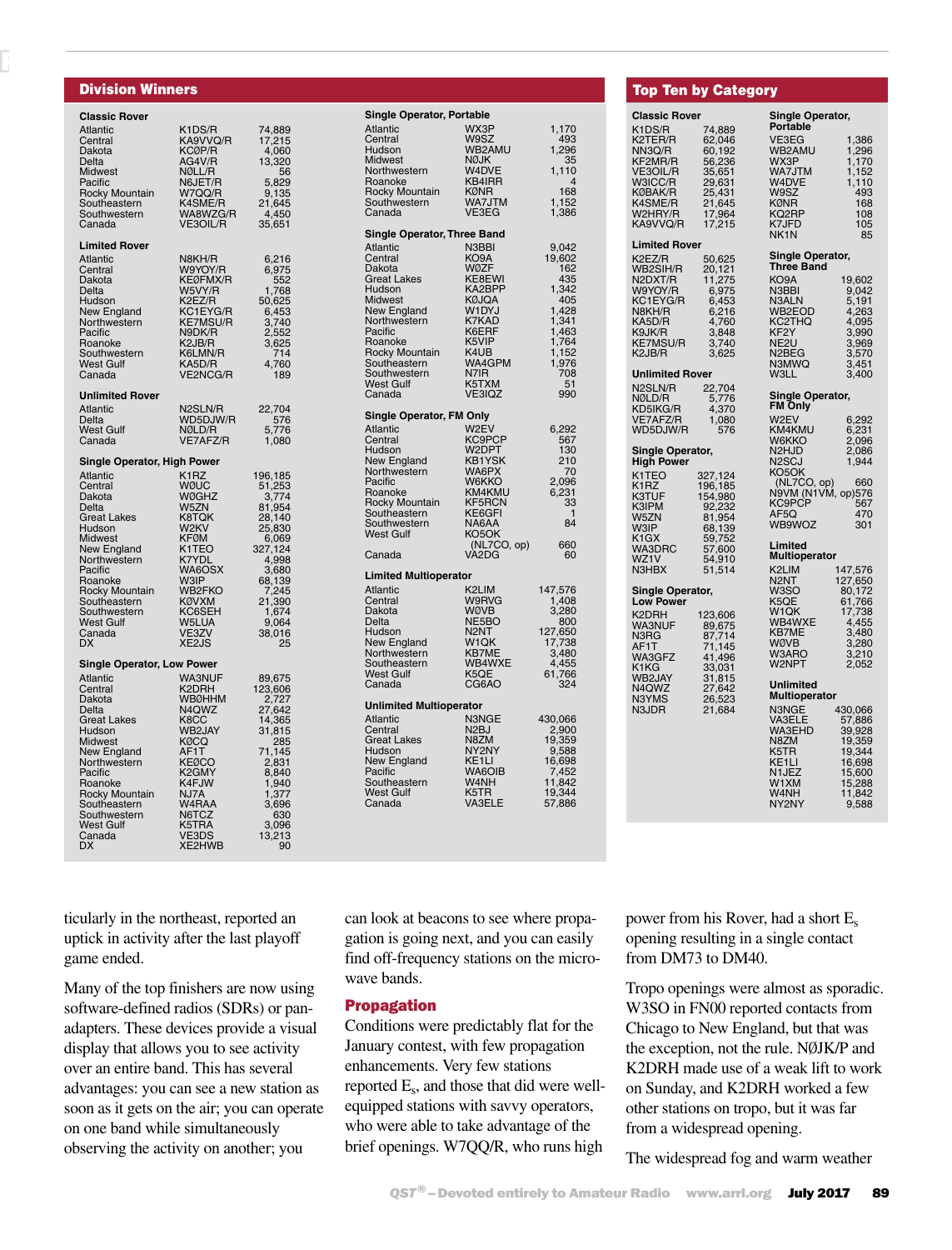#### Regional Leaders

Boxes list call sign, score, and class: LM = Limited Multioperator; R = Classic Rover; RL = Limited Rover; NJ = Unlimited Rover; SO3B = Single Operator,<br>Three Band; SOFM = Single Operator, FM Only; SOHP = Single Operator,

| <b>West Coast Region</b>                                                                                        |                         |                                                             | <b>Midwest Region</b>                                                                                                 |                                  |                                                             | <b>Central Region</b>                                                                                             |                            |                                                             | <b>Southeast Region</b>                                                     |                            |                                                             | <b>Northeast Region</b>                                                                            |                                                          |                                                                     |
|-----------------------------------------------------------------------------------------------------------------|-------------------------|-------------------------------------------------------------|-----------------------------------------------------------------------------------------------------------------------|----------------------------------|-------------------------------------------------------------|-------------------------------------------------------------------------------------------------------------------|----------------------------|-------------------------------------------------------------|-----------------------------------------------------------------------------|----------------------------|-------------------------------------------------------------|----------------------------------------------------------------------------------------------------|----------------------------------------------------------|---------------------------------------------------------------------|
| (Pacific, Northwestern, and<br><b>Southwestern Divisions:</b><br>Alberta, British Columbia,<br>and NT Sections) |                         |                                                             | (Dakota, Midwest, Rocky<br><b>Mountain, and West Gulf</b><br>Divisions; Manitoba and<br><b>Saskatchewan Sections)</b> |                                  |                                                             | (Central and Great Lakes<br>Divisions; Ontario East,<br>Ontario North, Ontario South,<br>and Greater Toronto Area |                            |                                                             | (Delta, Roanoke, and<br><b>Southeastern Divisions)</b><br>K4SME/R<br>AG4V/R | 21,645 R<br>13,320 R       |                                                             | (New England, Hudson, and<br><b>Atlantic Divisions; Maritime</b><br>and Quebec Sections)<br>K1DS/R | 74,889                                                   | R                                                                   |
| N6JET/R<br>WA8WZG/R<br>N6ZE/R                                                                                   | 5,829<br>4,450<br>860   | R<br>$\overline{R}$<br>R                                    | W7QQ/R<br>KCØP/R<br>NØHZO/R<br>KK6MC/R                                                                                | 9.135<br>4,060<br>2,912<br>2,568 | R<br>$\overline{R}$<br>R<br>$\overline{R}$                  | Sections)<br>VE3OIL/R<br>KA9VVQ/R<br>W9FZ/R                                                                       | 35,651<br>17,215<br>17,105 | R<br>R<br>R                                                 | WA3RGQ/R<br>K2JB/R<br>W5VY/R                                                | 5,481<br>3,625<br>1,768    | R<br><b>RL</b><br><b>RL</b>                                 | K2TER/R<br>NN3Q/R<br>KF2MR/R                                                                       | 62,046<br>60,192<br>56,236                               | R<br>$\overline{R}$<br>$\overline{R}$                               |
| <b>KE7MSU/R</b><br>N9DK/R                                                                                       | 3,740<br>2,552          | <b>RL</b><br><b>RL</b>                                      | K5WO/R                                                                                                                | 1,088                            | R                                                           | KC9MUT/R                                                                                                          | 54                         | R                                                           | AF5WN/R                                                                     | 644                        | <b>RL</b>                                                   | W3ICC/R<br>K2EZ/R                                                                                  | 29,631 R<br>50,625                                       | <b>RL</b>                                                           |
| W6ESL/R<br>K6LMN/R<br>WB5CTS/R                                                                                  | 1,088<br>714<br>676     | <b>RL</b><br>RL<br><b>RL</b>                                | KA5D/R<br>KEØFMX/R<br>NØSPN/R                                                                                         | 4,760<br>552<br>234              | <b>RL</b><br><b>RL</b><br><b>RL</b>                         | W9YOY/R<br>K9JK/R<br>N9GH/R                                                                                       | 6,975<br>3,848<br>3,016    | <b>RL</b><br><b>RL</b><br><b>RL</b>                         | WD5DJW/R<br>W5ZN                                                            | 576<br>81,954              | RU<br><b>SOHP</b>                                           | WB2SIH/R<br>N2DXT/R<br>KC1EYG/R                                                                    | 20,121<br>11,275 RL<br>6,453                             | <b>RL</b><br><b>RL</b>                                              |
| VE7AFZ/R                                                                                                        | 1,080                   | <b>RU</b>                                                   | NØLD/R<br>KD5IKG/R                                                                                                    | 5,776<br>4,370                   | <b>RU</b><br><b>RU</b>                                      | <b>WØUC</b><br>VE3ZV                                                                                              | 51,253<br>38,016           | <b>SOHP</b><br><b>SOHP</b>                                  | <b>W3IP</b><br><b>KØVXM</b><br>W4ZRZ                                        | 68,139<br>21,390<br>14,755 | <b>SOHP</b><br><b>SOHP</b><br><b>SOHP</b>                   | N8KH/R<br>N2SLN/R                                                                                  | 6,216 RL<br>22,704                                       | RU                                                                  |
| <b>K7YDL</b><br>KD7UO<br><b>KE7SW</b>                                                                           | 4,998<br>4,968<br>4,368 | <b>SOHP</b><br><b>SOHP</b><br>SOHP                          | W5LUA<br>K5LLL                                                                                                        | 9.064<br>8,901                   | <b>SOHP</b><br><b>SOHP</b>                                  | <b>K8TQK</b><br>K8ZR<br>K9EA                                                                                      | 28,140<br>13,561<br>9,984  | <b>SOHP</b><br><b>SOHP</b><br><b>SOHP</b>                   | NG4C<br>N4QWZ                                                               | 6,336<br>27,642            | SOHP<br><b>SOLP</b>                                         | K1TEO                                                                                              | 327,124                                                  | SOHP                                                                |
| N7EPD<br>WA6OSX                                                                                                 | 4,180<br>3,680          | <b>SOHP</b><br>SOHP                                         | <b>WB2FKO</b><br>K5AND<br>KC5WX                                                                                       | 7,245<br>7,098<br>6,256          | <b>SOHP</b><br><b>SOHP</b><br><b>SOHP</b>                   | K2DRH<br>K8CC                                                                                                     | 123,606<br>14,365          | <b>SOLP</b><br><b>SOLP</b>                                  | W4RAA<br>K4FJW<br>N4BRF (WA2VNV, op)                                        | 3,696<br>1,940             | <b>SOLP</b><br>SOLP                                         | K1RZ<br>K3TUF<br>K3IPM                                                                             | 196,185<br>154,980<br>92,232                             | SOHP<br><b>SOHP</b><br><b>SOHP</b>                                  |
| K2GMY<br>KC6ZWT                                                                                                 | 8.840<br>7,067          | <b>SOLP</b><br><b>SOLP</b>                                  | K5TRA<br><b>WBØHHM</b>                                                                                                | 3,096<br>2,727                   | SOLP<br><b>SOLP</b>                                         | VE3DS<br>N9LB<br>VA3ZV                                                                                            | 13,213<br>11,395<br>11,286 | SOLP<br><b>SOLP</b><br><b>SOLP</b>                          | KD4NOQ                                                                      | 1,872<br>1,008             | <b>SOLP</b><br>SOLP                                         | K <sub>1</sub> GX<br><b>WA3NUF</b>                                                                 | 59,752<br>89,675                                         | SOHP<br>SOLP                                                        |
| K6MI<br><b>KEØCO</b><br><b>K7ATN</b>                                                                            | 5,088<br>2,831<br>2,076 | <b>SOLP</b><br><b>SOLP</b><br><b>SOLP</b>                   | WB5ZDP<br>AA5AM                                                                                                       | 1,680<br>1,617                   | <b>SOLP</b><br><b>SOLP</b>                                  | VE3EG                                                                                                             | 1,386                      | <b>SOP</b>                                                  | KB4IRR                                                                      | $\overline{4}$             | SOP                                                         | N3RG<br>AF1T<br>WA3GFZ                                                                             | 87,714<br>71,145<br>41,496                               | <b>SOLP</b><br><b>SOLP</b><br><b>SOLP</b>                           |
| WA7JTM<br>W4DVE                                                                                                 | 1,152<br>1,110          | <b>SOP</b><br>SOP                                           | NJ7A<br><b>KØNR</b>                                                                                                   | 1,377<br>168                     | SOLP<br><b>SOP</b>                                          | W9SZ<br>N <sub>2</sub> X <sub>D</sub> O<br>KB2PBR                                                                 | 493<br>6<br>6              | <b>SOP</b><br><b>SOP</b><br><b>SOP</b>                      | WA4GPM<br>K5VIP<br>K <sub>4</sub> SO                                        | 1,976<br>1,764<br>1,633    | SO <sub>3</sub> B<br>SO <sub>3</sub> B<br>SO <sub>3</sub> B | K1KG<br>WB2AMU                                                                                     | 33,031<br>1,296                                          | <b>SOLP</b><br><b>SOP</b>                                           |
| K7JFD<br>N6BSC                                                                                                  | 105<br>70               | SOP<br><b>SOP</b>                                           | <b>NØJK</b><br>K4UB                                                                                                   | 35<br>1,152                      | SOP<br>SO <sub>3</sub> B                                    | KO9A<br>KA9VDU                                                                                                    | 19,602<br>2,580            | SO <sub>3</sub> B<br>SO <sub>3</sub> B                      | KK4MA<br>N <sub>4</sub> P <sub>D</sub>                                      | 800<br>780                 | SO <sub>3</sub> B<br>SO <sub>3</sub> B                      | WX3P<br>KQ2RP<br>NK1N                                                                              | 1,170<br>108<br>85                                       | <b>SOP</b><br><b>SOP</b><br><b>SOP</b>                              |
| K6ERF<br><b>K7KAD</b><br>N <sub>4</sub> DLA                                                                     | 1,463<br>1,341<br>840   | SO <sub>3</sub> B<br>SO <sub>3</sub> B<br>SO <sub>3</sub> B | <b>KC7QY</b><br>KØJQA<br>WØZF                                                                                         | 468<br>405<br>162                | SO <sub>3</sub> B<br>SO <sub>3</sub> B<br>SO <sub>3</sub> B | WB9TFH<br>VE3IQZ<br>KE8EWI                                                                                        | 1,820<br>990<br>435        | SO <sub>3</sub> B<br>SO <sub>3</sub> B<br>SO <sub>3</sub> B | KM4KMU<br>KJ4JSF<br>KE6GFI                                                  | 6,231<br>33<br>1           | <b>SOFM</b><br><b>SOFM</b><br><b>SOFM</b>                   | N <sub>2</sub> TEB<br>N3BBI                                                                        | 48<br>9,042                                              | <b>SOP</b><br>SO <sub>3</sub> B                                     |
| W5MMW<br>N7IR                                                                                                   | 737<br>708              | SO <sub>3</sub> B<br>SO <sub>3</sub> B                      | KØTAR<br>KO5OK (NL7CO, op)                                                                                            | 114                              | SO <sub>3</sub> B                                           | <b>KC9PCP</b><br>WB9WOZ                                                                                           | 567<br>301                 | <b>SOFM</b><br><b>SOFM</b>                                  | WB4WXE<br>NE5BO                                                             | 4,455 LM<br>800            | <b>LM</b>                                                   | N3ALN<br>WB2EOD<br>KC2THQ                                                                          | 5,191<br>4,263<br>4,095                                  | SO <sub>3</sub> B<br>SO <sub>3</sub> B<br>SO <sub>3</sub> B         |
| <b>W6KKO</b><br>N9VM (N1VM, op)                                                                                 | 2.096<br>576            | <b>SOFM</b><br><b>SOFM</b>                                  | AF5Q<br><b>KF5RCN</b>                                                                                                 | 660<br>470<br>33                 | <b>SOFM</b><br><b>SOFM</b><br><b>SOFM</b>                   | VE3PYJ<br>W9RVG                                                                                                   | 1<br>1,408                 | <b>SOFM</b><br>LM                                           | N9LHS                                                                       | 152 LM                     |                                                             | KF <sub>2</sub> Y                                                                                  | 3,990                                                    | SO <sub>3</sub> B                                                   |
| W7AIT<br>W6IA                                                                                                   | 266<br>264              | <b>SOFM</b><br><b>SOFM</b>                                  | <b>WAØKXO</b>                                                                                                         | 24                               | <b>SOFM</b>                                                 | <b>VA3ELE</b>                                                                                                     | 57,886                     | <b>UM</b>                                                   | W4NH                                                                        | 11,842                     | <b>UM</b>                                                   | W2EV<br>N <sub>2</sub> HJ <sub>D</sub><br>N <sub>2</sub> SCJ                                       | 6,292<br>2,086<br>1,944                                  | <b>SOFM</b><br><b>SOFM</b><br><b>SOFM</b>                           |
| NA6AA<br><b>KB7ME</b>                                                                                           | 84<br>3,480             | <b>SOFM</b><br><b>LM</b>                                    | K5QE<br>WØVB<br><b>WCØAAA</b>                                                                                         | 61,766<br>3,280<br>10            | <b>LM</b><br><b>LM</b><br><b>LM</b>                         | N8ZM<br>N <sub>2</sub> BJ<br>W8RU                                                                                 | 19,359<br>2,900<br>1,026   | <b>UM</b><br><b>UM</b><br><b>UM</b>                         |                                                                             |                            |                                                             | <b>KB1YSK</b><br>W2DPT                                                                             | 210<br>130                                               | <b>SOFM</b><br><b>SOFM</b>                                          |
| K7CPU<br>CG6AO                                                                                                  | 427<br>324              | <b>LM</b><br><b>LM</b>                                      | K5TR<br>KC5MVZ                                                                                                        | 19,344<br>583                    | <b>UM</b><br><b>UM</b>                                      |                                                                                                                   |                            |                                                             |                                                                             |                            |                                                             | K2LIM<br>N <sub>2N</sub> T<br>W3SO<br>W <sub>1</sub> QK                                            | 147,576<br>127,650<br>80,172<br>17,738                   | <b>LM</b><br><b>LM</b><br><b>LM</b><br><b>LM</b>                    |
|                                                                                                                 |                         |                                                             |                                                                                                                       |                                  |                                                             |                                                                                                                   |                            |                                                             |                                                                             |                            |                                                             | W3ARO<br>N3NGE<br><b>WA3EHD</b><br>KE1LI<br>N1JEZ<br>W1XM                                          | 3,210<br>430,066<br>39,928<br>16,698<br>15,600<br>15,288 | <b>LM</b><br><b>UM</b><br><b>UM</b><br><b>UM</b><br><b>UM</b><br>UM |



In most January contests, W9FZ/R and KA9VVQ/R are either knee deep in snow or standing in front of a thermometer reading –10° F. This year, they had warm weather, although the fog didn't really help the comfort factor or the propagation. [Bruce Richardson, W9FZ, photo]

across the northeast and midwest caused a lot of attenuation on bands above 432 MHz. The inversions and tropo scatter that can accompany these conditions and that often save an otherwise slow contest failed to materialize.

The southwest had an unusual January snow and ice storm on Saturday. This storm system moved to Oklahoma, Texas, and Arkansas on Sunday, where it encountered warmer air, generating thunderstorms, tornadoes, and the accompanying noise.

#### Club Competition

The club competition for the January